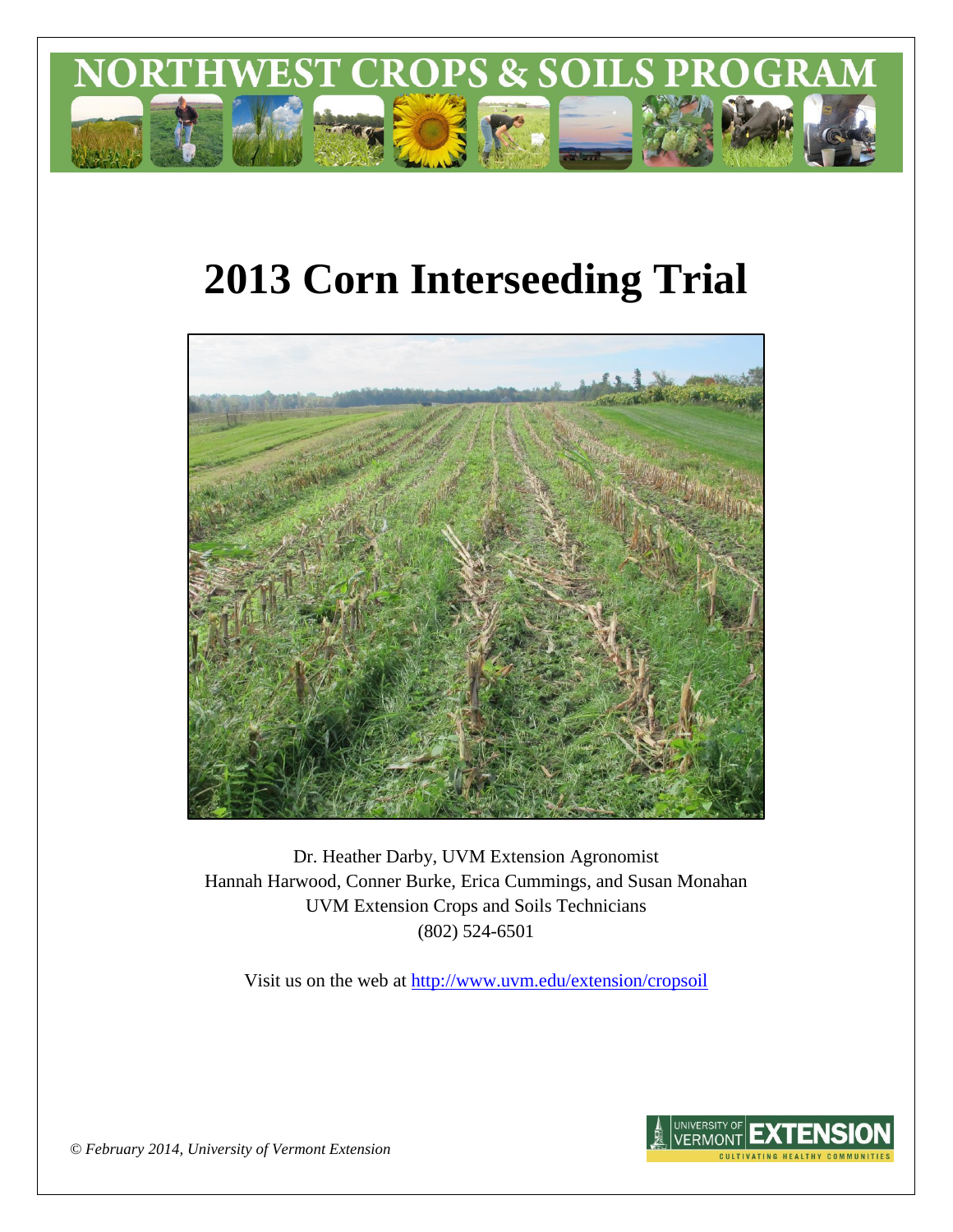#### **2013 CORN INTERSEEDING TRIAL Dr. Heather Darby, University of Vermont Extension** [heather.darby\[at\]uvm.edu](mailto:heather.darby@uvm.edu?subject=2013%20Corn%20Interseeding%20Trial)

Growing a cover crop can enhance nutrient cycling and soil health while reducing soil erosion. However, getting cover crops established in corn silage systems has historically been problematic for Northeast growers due to the length of the growing season. Commonly, corn silage is harvested mid-September through mid-October. This leaves little time to get a cover crop planted and adequately established before going into the winter. This late planting also limits the number of species of cover crops that can be grown. Interseeding cover crops into the corn crop just prior to canopy would allow for earlier establishment and potentially a broader diversity. This project evaluated interseeding 3 species of cover crops into corn silage at the V6 stage of development (just prior to canopy closure) with a specialized piece of equipment developed by Penn State University.

## **MATERIALS AND METHODS**

In 2013, UVM Extension's Northwest Crops & Soils Program initiated a trial at Borderview Research Farm in Alburgh, VT to assess the growth and yield of interseeded crops in corn silage, as well as the soil characteristics within the trial. The experimental design was a randomized complete block with interseeded crops (ryegrass, radish, red clover, and control) as treatments (Table 1, Figure 1).

**Table 1. Intercrop planting specifics for crop interseeding trial, Alburgh, VT, 2013.**

| <b>Crop</b>     | <b>Variety</b>              | Seeding rate (lbs $ac^{-1}$ ) |
|-----------------|-----------------------------|-------------------------------|
| Annual ryegrass | Greenspirit                 | 25                            |
| Radish          | Tillage Radish <sup>®</sup> | 18                            |
| Red clover      | Freedom                     | 10                            |



**Figure 1. Annual ryegrass, radish, and red clover interseeded between rows of corn, Alburgh, VT, 2013.**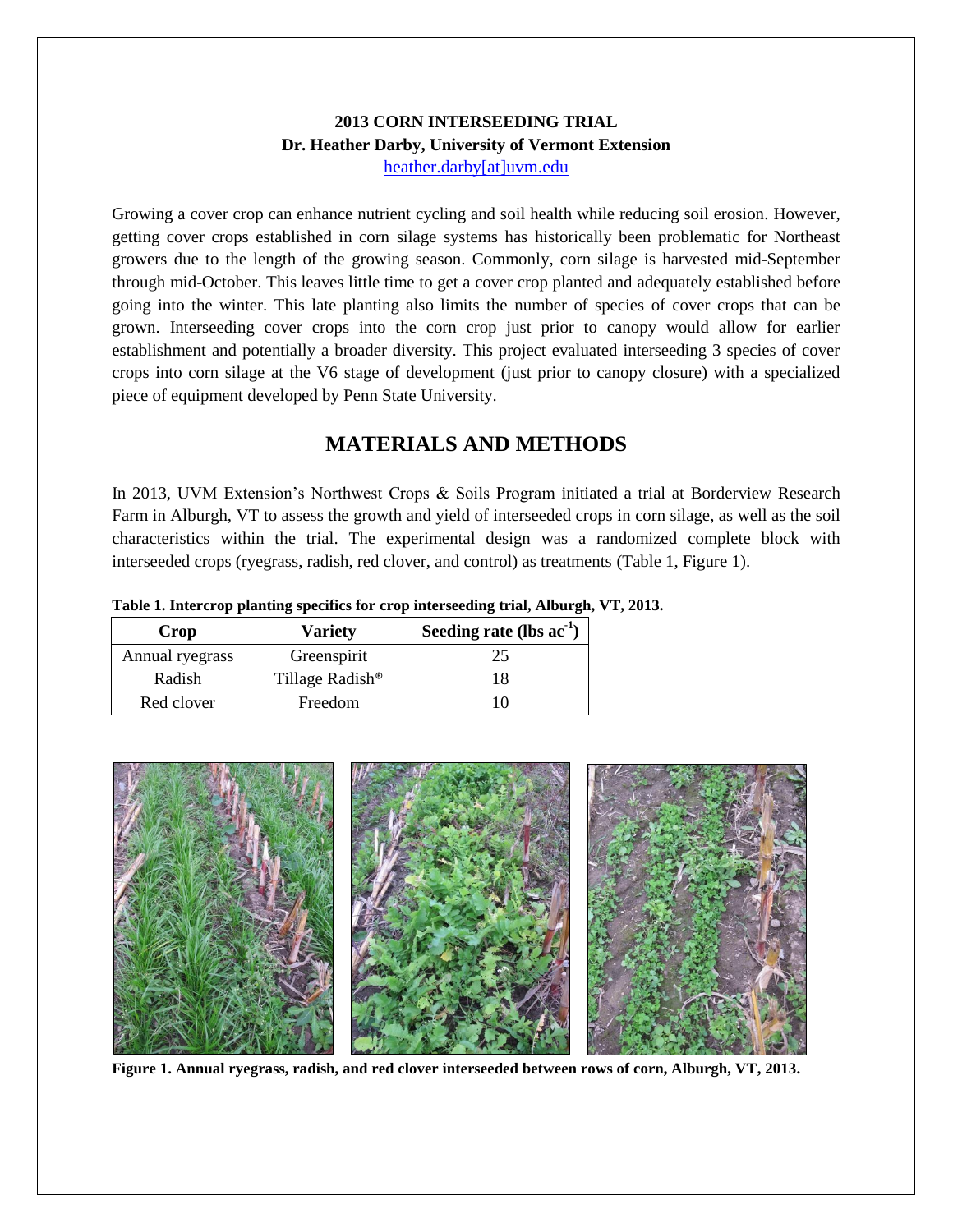The soil type at the research site was a Benson rocky silt loam with 8-15% slopes (Table 2). There were three replications, and each plot was 10'x50'. Flax had been grown at the site previously. The corn variety was Pioneer's '9690HR,' which has a relative maturity (RM) of 96 days and the following traits: Herculex I®, which provides protection against above-ground pests such as European corn borer, Western bean cutworm and black cutworm; LibertyLink® glufosinate ammonium tolerance; and Roundup<sup>®</sup> and Touchdown<sup>®</sup> glyphosate tolerance. Corn was seeded in 30" rows on 8-May with a John Deere 1750 corn planter at 34,000 seeds per acre. At planting, 200 lbs per acre of the starter fertilizer 10- 20-20 was applied.

| <b>Location</b>                         | <b>Borderview Research Farm - Alburgh, VT</b>               |  |  |  |  |
|-----------------------------------------|-------------------------------------------------------------|--|--|--|--|
| Soil type                               | Benson rocky silt loam, 8-15% slope                         |  |  |  |  |
| <b>Previous crop</b>                    | Flax                                                        |  |  |  |  |
| Plot size (ft)                          | $10 \times 50$                                              |  |  |  |  |
| <b>Replications</b>                     | 3                                                           |  |  |  |  |
| <b>Interseeding treatments</b>          | Annual ryegrass, red clover, radish, control (no intercrop) |  |  |  |  |
| <b>Corn variety</b>                     | Pioneer '9690HR' (96 RM)                                    |  |  |  |  |
| Seeding rates (seeds ac <sup>-1</sup> ) | 34,000                                                      |  |  |  |  |
| <b>Planting equipment</b>               | John Deere 1750 corn planter                                |  |  |  |  |
| <b>Planting date</b>                    | 8-May                                                       |  |  |  |  |
| Row width (in.)                         | 30                                                          |  |  |  |  |
| Starter fertilizer (at planting)        | 200 lbs $ac^{-1}$ 10-20-20                                  |  |  |  |  |
| <b>Chemical weed control</b>            | 2.5 qts $ac^{-1}$ Touchdown <sup>®</sup> , 6-Jun            |  |  |  |  |
| <b>Additional fertilizer (topdress)</b> | 200 lbs $ac^{-1}$ urea (46-0-0), 20-Jun                     |  |  |  |  |
| <b>Interseeding equipment</b>           | Penn State Cover Crop Interseeder and Applicator            |  |  |  |  |
| <b>Interseeding date</b>                | $24$ -Jun                                                   |  |  |  |  |
| <b>Corn harvest date</b>                | $26-Sep$                                                    |  |  |  |  |
| <b>Cover crop harvest dates</b>         | 6-Nov and 14-Nov                                            |  |  |  |  |

**Table 2. Agronomic information for corn interseeding trial, Alburgh, VT, 2013.**



**Figure 2. Penn State Cover Crop Interseeder and Applicator.**

On 6-Jun, 2.5 quarts per acre of Touchdown® was applied per acre for weed control. Corn was topdressed on 20-Jun with 200 lbs per acre of 46-0-0 (providing 92 lbs available N per acre). The interseeded crops were established with an implement from Pennsylvania State University which has the capability to both seed and apply nutrients (Figure 2). Crops were interseeded on 24-Jun, when corn was at V6 stage, at varying rates (Table 1). Corn was harvested for silage on 26-Sep; yields were not recorded by treatment.

Cover crop biomass samples were harvested by hand in annual ryegrass and tillage radish treatments on 6-Nov, after measuring plant height. Soil samples were also collected on this date, and samples were analyzed at the University of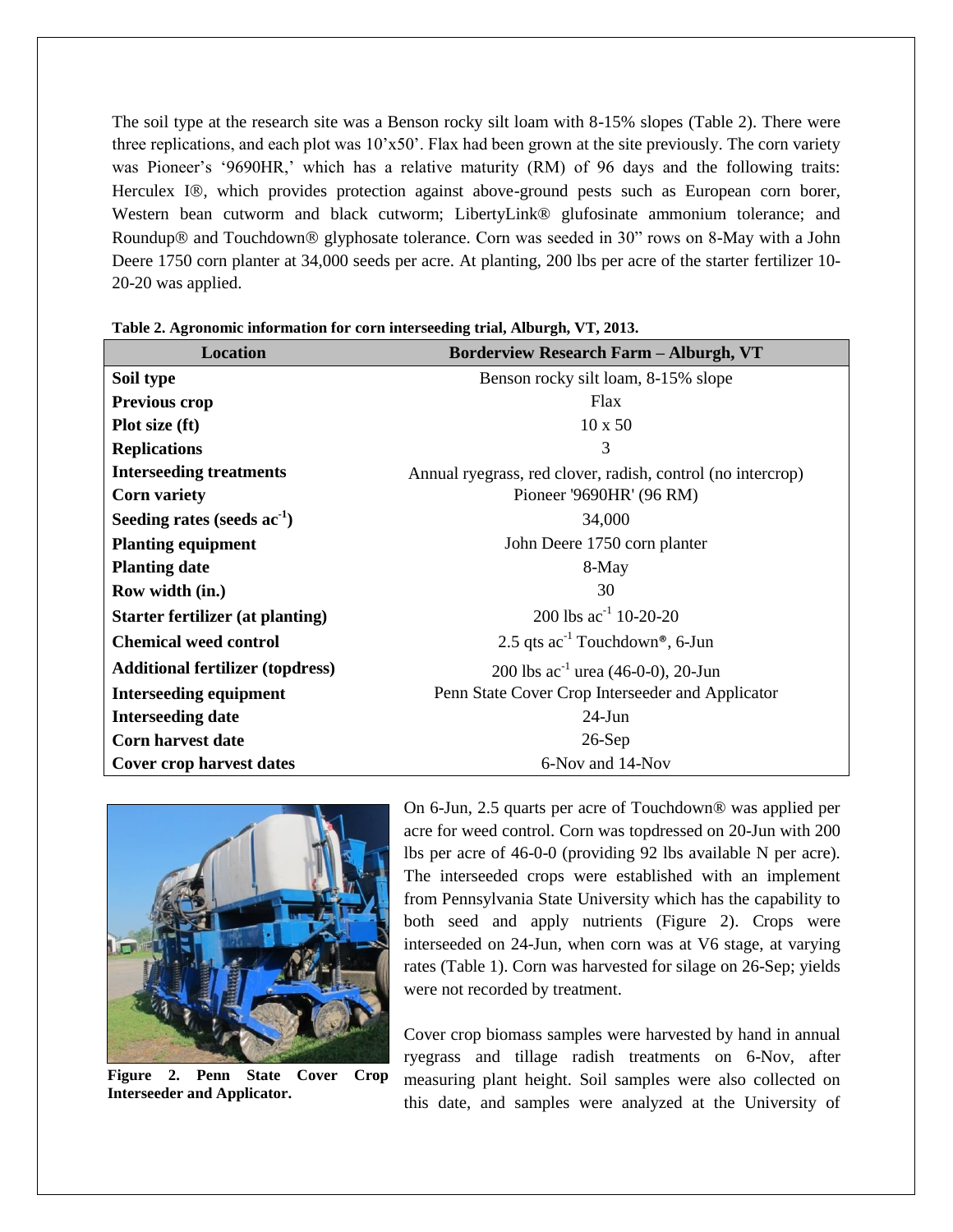Vermont's Agricultural and Environmental Testing Laboratory for soil pH, nutrients, organic matter, and cation exchange capacity (CEC). No samples from red clover treatments were collected, as there was not enough biomass accumulated during the growing season. Moisture and dry matter yield were calculated. Tillage radish plots were sampled again on 14-Nov to provide a subsample for testing nitrogen content. These subsamples were dried and coarsely ground with a UDY cyclone sample mill, then tested for nitrogen levels within plant tissue with combustion CHN analysis.

Data were analyzed using mixed model analysis using the mixed procedure of SAS (SAS Institute, 1999). Replications within trials were treated as random effects, and treatments were fixed. Mean comparisons were made using the Least Significant Difference (LSD) procedure when the F-test was considered significant ( $p<0.10$ ).

Variations in yield and quality can occur because of variations in genetics, soil, weather, and other growing conditions. Statistical analysis makes it possible to determine whether a difference among treatments is real or whether it might have occurred due to other variations in the field. At the bottom of each table a LSD value is presented for each variable (i.e. yield). Least Significant Differences (LSDs) at the 0.10 level of significance are shown, except where analyzed by pairwise comparison (t-test). Where the difference between two treatments within a column is equal to or greater than the LSD value at the bottom of the column, you can be sure that for 9 out of 10 times, there is a real difference between the two treatments. Treatments that were not significantly lower in performance than the top-performing treatment in a particular column are indicated with an asterisk. In the example below, hybrid C is

significantly different from hybrid A but not from hybrid B. The difference between C and B is equal to 1.5, which is less than the LSD value of 2.0. This means that these hybrids did not differ in yield. The difference between C and A is equal to 3.0, which is greater than the LSD value of 2.0. This means that the yields of these hybrids were significantly different from one another. The asterisk indicates that hybrid B was not significantly lower than the top yielding hybrid C, indicated in bold.

| <b>Treatment</b> | <b>Variety</b> |
|------------------|----------------|
| А                | 6.0            |
| B                | $7.5*$         |
| ( `              | $9.0*$         |
| LSD              | 20             |

#### **RESULTS**

Weather data was collected with an onsite Davis Instruments Vantage Pro2 weather station equipped with a WeatherLink data logger. Temperature, precipitation, and accumulation of Growing Degree Days (GDDs) are consolidated for the 2013 growing season (Table 3). Historical weather data are from 1981- 2010 at cooperative observation stations in Burlington, VT, approximately 45 miles from Alburgh, VT.

The spring of 2013 was much wetter than normal, which delayed corn planting for many farmers. In June, there were 5.54 more inches of precipitation than normal. After June, however, the summer was drier than normal, with an average of 5.20 inches fewer than average in July, August, and September. GDDs are calculated below at a base temperature of 50°F for corn and 32°F for cover crops. Between planting in May and harvest in September, there were a total of 2259 corn GDDs, 47 more than the 30-year average. There were 4739 GDDs accumulated for cover crops between June and October (28 more than the historical average).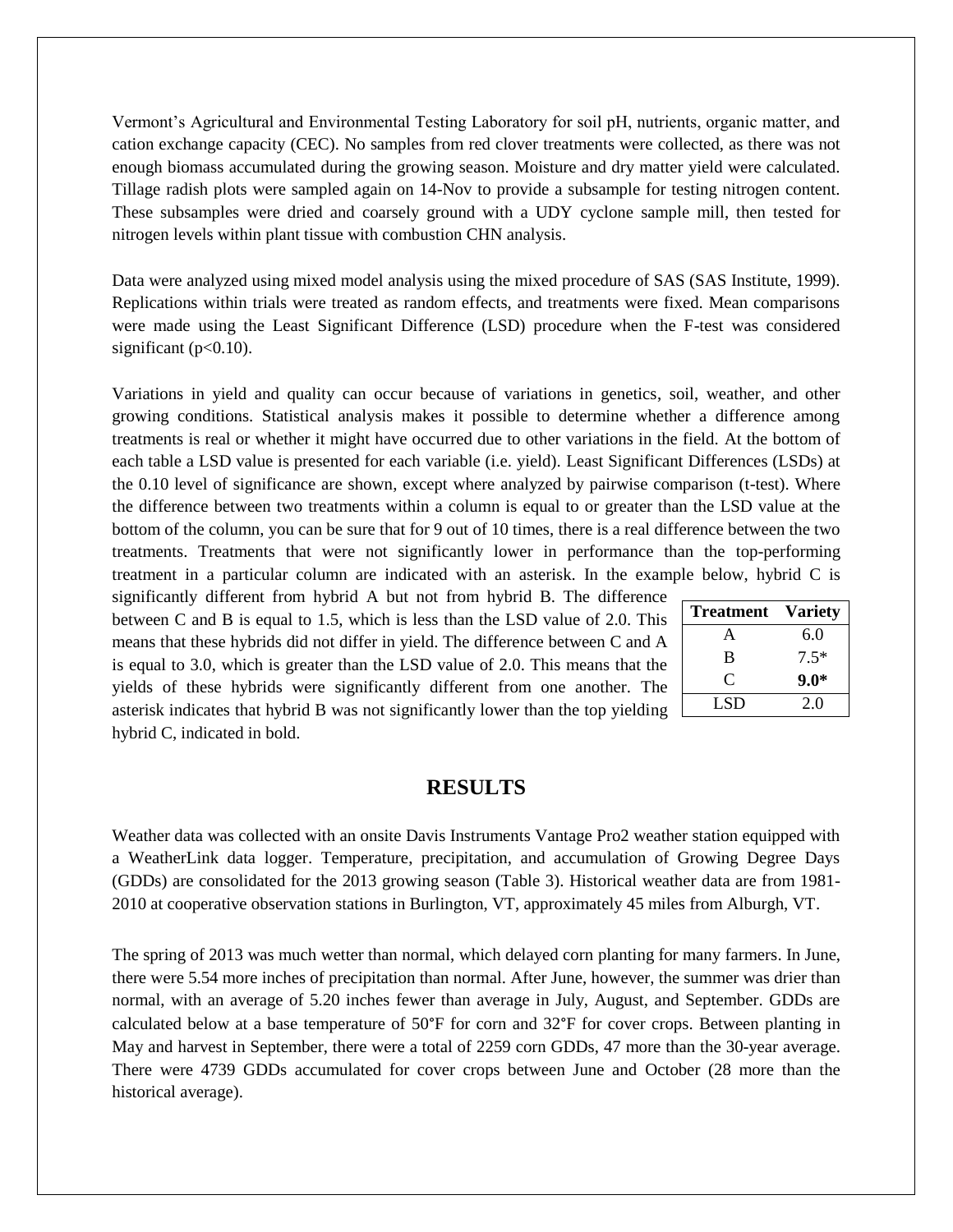| Alburgh, VT                       | May  | June    | July    | August  | September | October |  |  |
|-----------------------------------|------|---------|---------|---------|-----------|---------|--|--|
| Average temperature $(^{\circ}F)$ | 59.1 | 64.0    | 71.7    | 67.7    | 59.3      | 51.1    |  |  |
| Departure from normal             | 2.7  | $-1.8$  | 1.1     | $-1.1$  | $-1.3$    | 2.9     |  |  |
|                                   |      |         |         |         |           |         |  |  |
| Precipitation (inches)            | 4.79 | $9.23*$ | 1.89    | 2.41    | 2.20      | $2.22*$ |  |  |
| Departure from normal             | 1.34 | 5.54    | $-2.26$ | $-1.50$ | $-1.44$   | $-1.38$ |  |  |
|                                   |      |         |         |         |           |         |  |  |
| Corn GDDs (base 50°F)             | 312  | 427     | 677     | 554     | 289       | 142     |  |  |
| Departure from normal             | 113  | $-47$   | 37      | $-27$   | $-29$     | 142     |  |  |
|                                   |      |         |         |         |           |         |  |  |
| Cover Crop GDDs (base 32°F)       | 848  | 967     | 1235    | 1112    | 825       | 600     |  |  |
| Departure from normal             | 91   | $-47$   | 37      | $-27$   | $-33$     | 98      |  |  |

**Table 3. Consolidated weather data and GDDs for corn and cover crops, Alburgh, VT, 2013.**

Based on weather data from a Davis Instruments Vantage Pro2 with WeatherLink data logger. Historical averages are for 30 years of NOAA data (1981-2010) from Burlington, VT.

\* Jun and Oct 2013 precipitation data based on National Weather Service data from cooperative stations in South Hero, VT.

On 6-Nov, data was collected on cover crop plant height and plots were harvested to determine moisture and yield (Table 4). Annual ryegrass was significantly taller than radish, averaging 26.1 cm, compared to 22.2 cm. The moisture level was significantly greater in radish (77.8%) than ryegrass. Dry matter yields of radish were also significantly greater (977 lbs per acre) (Figure 3).

**Table 4. Height and aboveground yield of cover crops planted 24-Jun and harvested 6-Nov, Alburgh, VT, 2013.**

| Cover crop treatment | Height        | Moisture | Dry matter yield              |  |
|----------------------|---------------|----------|-------------------------------|--|
|                      | <sub>cm</sub> | %        | $\text{lbs}$ ac <sup>-1</sup> |  |
| Annual ryegrass      | $26.1*$       | 72.7     | 640                           |  |
| Radish               | 22.2          | $77.8*$  | $977*$                        |  |
| LSD(0.10)            | 9.7           | 5.0      | 339                           |  |
| Trial mean           | 16.1          | 50.2     | 539                           |  |

Treatments shown in **bold** are top-performing in a particular column.

\* Treatments with an asterisk did not perform significantly lower than the top-performing treatment in a particular column.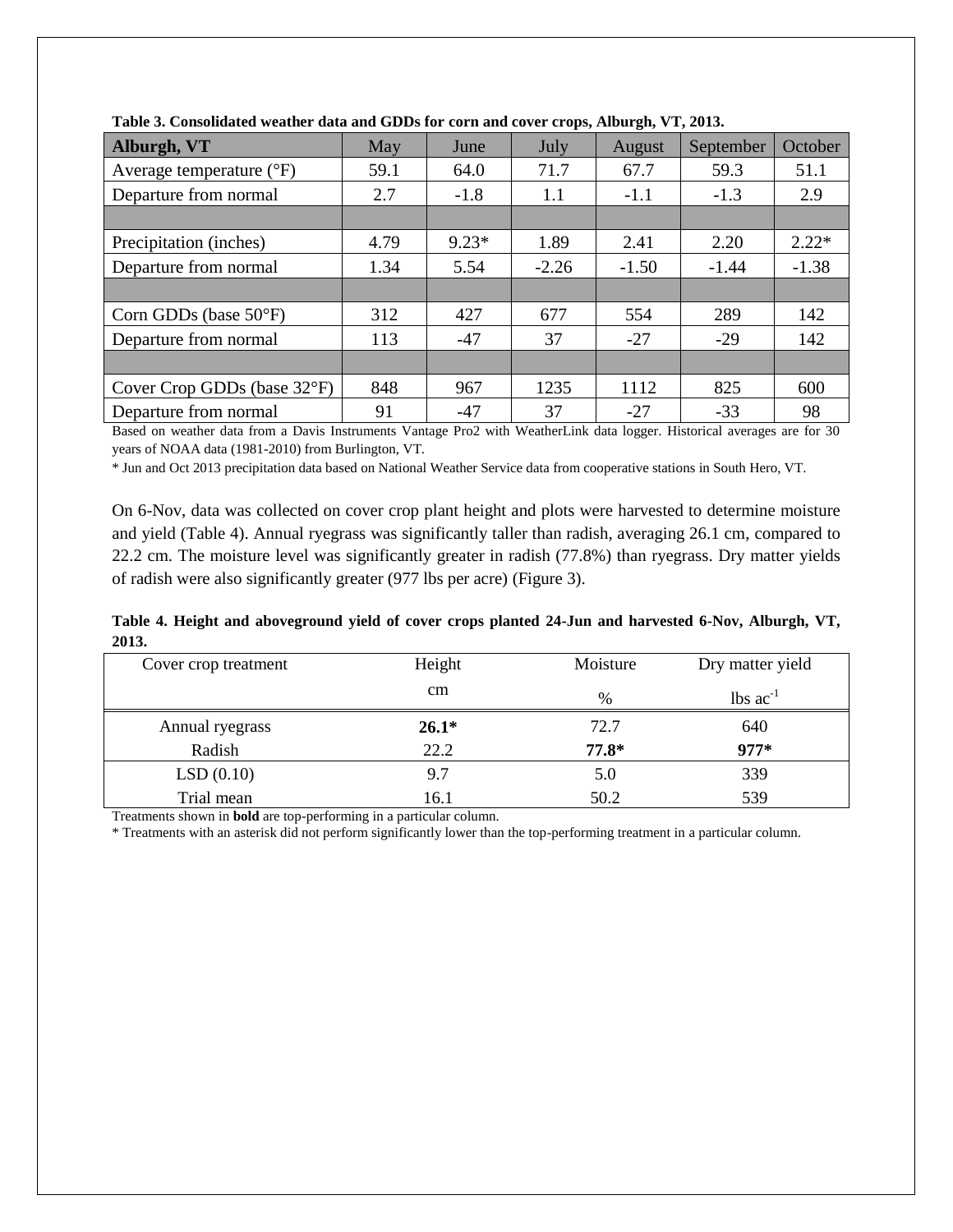

**Figure 3. Dry matter yields of annual ryegrass and radish, Alburgh, VT, 2013. Treatments that share a letter were not significantly different from one another (p=0.10).**

Soil samples were collected to determine whether there was a significant impact of interseeded cover crops on soil composition (Table 5). The only significant change in soil nutrients was in the level of potassium (K), which was significantly reduced by both ryegrass and radish cover crop treatments. The average soil pH was 7.18, statistically unaffected by cover crop. Available P, Mg, Al, Ca, and Zn were not statistically different by treatment. Cation exchange capacity (CEC) was lowest in the radish treatment, but not statistically significant. The soil organic matter was highest (4.30%) in the control treatment, though the trend was not statistically significant.

| Cover crop<br>treatment | Soil pH | Available | K      | Mg        | Al          | Ca        | <b>CEC</b>       | Zn   | Soil Organic<br>Matter |
|-------------------------|---------|-----------|--------|-----------|-------------|-----------|------------------|------|------------------------|
|                         |         | ppm       | ppm    | ppm       | ppm         | ppm       | meq $100 g^{-1}$ | ppm  | %                      |
| Annual ryegrass         | 7.23    | 44.3      | 284    | 193       | <b>11.0</b> | 3231      | 18.5             | 1.33 | 3.93                   |
| Radish                  | 7.10    | 39.8      | 253    | 191       | 9.7         | 3009      | 17.3             | 1.13 | 4.07                   |
| Control                 | 7.20    | 57.4      | $322*$ | 219       | 9.3         | 3175      | 18.5             | 1.40 | 4.30                   |
| LSD(0.10)               | NS      | NS        | 34     | <b>NS</b> | NS          | <b>NS</b> | NS               | NS   | <b>NS</b>              |
| Trial mean              | 7.18    | 47.2      | 286    | 201       | 10.0        | 3138      | 18.1             | 1.29 | 4.10                   |

#### **Table 5. Soil analysis of cover crop treatments, Alburgh, VT, 2013.**

Treatments shown in **bold** are top-performing in a particular column.

NS – Treatments were not significantly different from one another (p=0.10).

\* Treatments with an asterisk did not perform significantly lower than the top-performing treatment in a particular column.

Micronutrients varied little by cover crop treatment (Table 6). The level of sulfur (S) in the control treatment was greatest (8.67 ppm), though this was not statistically greater than the level of S in the annual ryegrass treatment. Levels of Mn, B, Cu, Fe, and Na were not statistically impacted by the introduction of cover crops. Nitrate  $(NO<sub>3</sub>)$  levels were statistically significant by treatment, with a significantly higher level of  $NO<sub>3</sub>$  (10.3 mg per kg) in the control treatment than either of the treatments with a cover crop interseeded (Figure 4).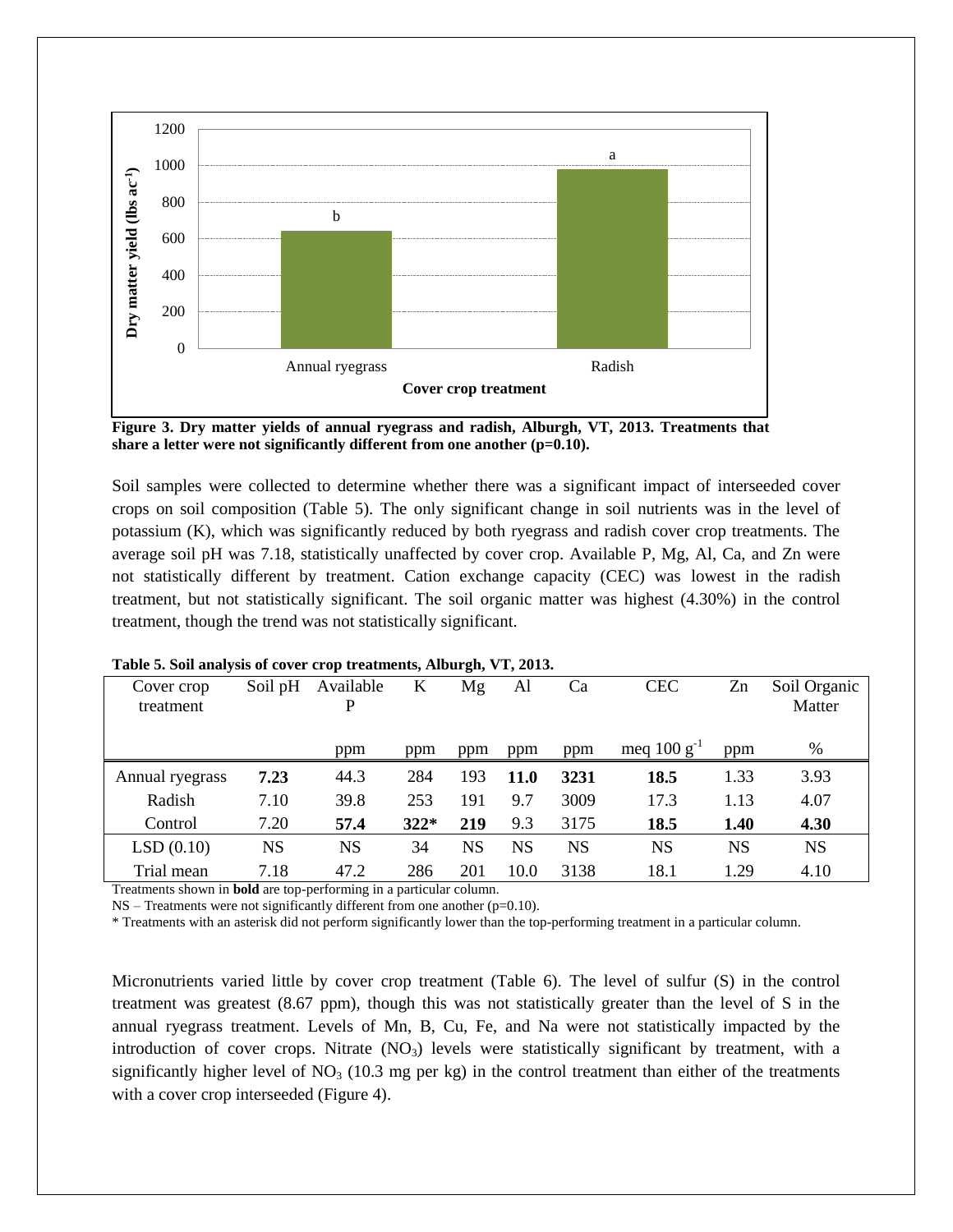| --- <i>--</i> - -    |         |      |      |           |      |      |                 |
|----------------------|---------|------|------|-----------|------|------|-----------------|
| Cover crop treatment | S       | Mn   | В    | Cu        | Fe   | Na   | NO <sub>3</sub> |
|                      | ppm     | ppm  | ppm  | ppm       | ppm  | ppm  | mg kg           |
| Annual ryegrass      | $7.67*$ | 4.73 | 0.77 | 0.17      | 2.57 | 10.7 | 6.2             |
| Radish               | 6.33    | 4.20 | 0.67 | 0.17      | 2.43 | 11.7 | 5.7             |
| Control              | $8.67*$ | 4.33 | 0.83 | 0.15      | 2.47 | 11.0 | $10.3*$         |
| LSD(0.10)            | 1.69    | NS   | NS   | <b>NS</b> | NS   | NS   | 3.3             |
| Trial mean           | 7.56    | 4.42 | 0.76 | 0.16      | 2.49 | 11.1 | 7.4             |

**Table 6. Micronutrient and nitrate analysis by cover crop treatment, Alburgh, VT, 2013.**

Treatments shown in **bold** are top-performing in a particular column.

NS – Treatments were not significantly different from one another (p=0.10).

\* Treatments with an asterisk did not perform significantly lower than the top-performing treatment in a particular column.



**Figure 4. Effects of cover crop treatments on nitrate levels in soil, Alburgh, VT, 2013. Treatments that share a letter were not statistically different from one another (p=0.10).**

Tillage radish was harvested on 14-Nov, approximately one week after cover crop biomass was measured (Table 7). The average moisture at harvest was 81.2%. Dry matter yield averaged 3460 lbs per acre (1.73 tons) across reps. The average nitrogen content of the tillage radish at this growth stage was 9.65%.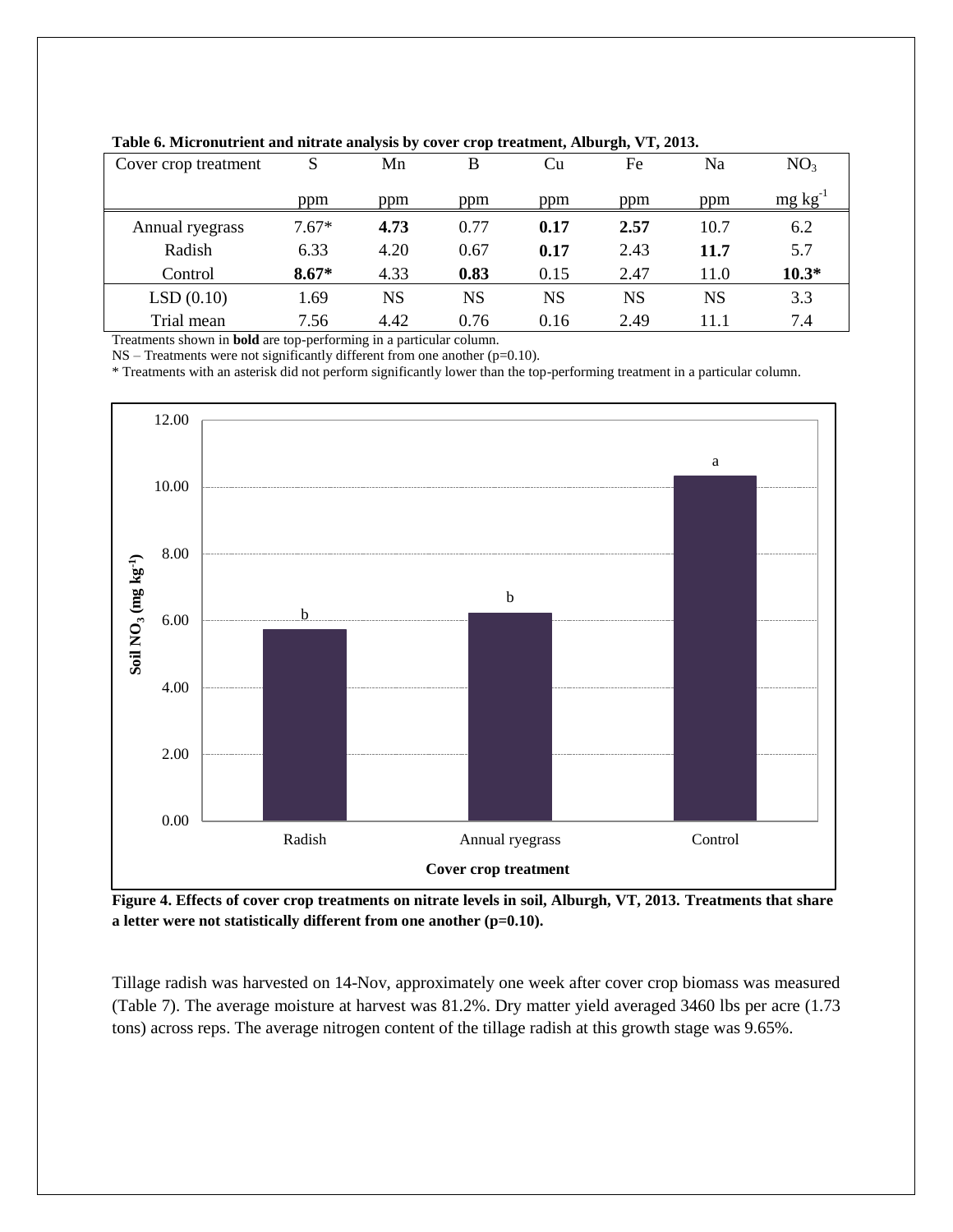|                | Moisture | DM Yield                      | Nitrogen |
|----------------|----------|-------------------------------|----------|
|                | $\%$     | $\text{lbs}$ ac <sup>-1</sup> | $\%$     |
| Tillage radish | 81 J     | 3460                          | 9.65     |

**Table 7. Interseeded tillage radish, above and below ground biomass harvested 14-Nov, Alburgh, VT.**

### **DISCUSSION**

In this trial, interseeding crops between rows of corn (at V6 stage) was an effective strategy for establishing a timely cover crop. There was ample soil moisture at the time of planting and the seed was lightly incorporated likely leading to cover crop establishment. Corn silage yields were not measured but appeared average, unaffected by interseeded crops. Seeding rates may need adjustment; the red clover seeded at 10 lbs per acre failed to produce a sufficient crop for sampling or providing cover into the winter. Annual ryegrass and radish, seeded at 25 and 18 lbs per acre, respectively, yielded an average of 539 lbs of dry matter per acre, when harvested on 6-Nov. Annual ryegrass was 26.1 cm tall in early Nov, and radish plant height averaged 22.2 cm. Radish plots harvested just over one week later (14-Nov) averaged 3460 lbs of dry matter per acre. This included both above and below ground biomass.

Soil analysis varied slightly by cover crop treatment, with slight differences in potassium and sulfur. Brassica crops are heavy feeders of sulfur and hence would more likely reduce soil sulfur contents compared to other crops. Cover crops also scavenged soil potassium. This could be especially important to farms growing crops on lighter-textured soils where soil potassium leaches readily. In addition, there were higher nitrate levels in the control treatment than in soils taken from both cover crop treatments. This indicates that the production of cover crops also scavenges extra  $NO<sub>3</sub>$  in soils. Nitrogen uptake in radish plants led to 9.65% N in plant tissue when harvested on 14-Nov. Decomposition of the cover crops and subsequent nutrient release to the following crop will be monitored in 2015.

Tools like the Penn State Cover Crop Interseeder and Applicator may become more common in the Northeast as growers work to implement regionally-appropriate cover cropping strategies. With proper timing and agronomic management, this strategy has the potential to improve soil health and water quality without jeopardizing corn silage yields. It is important to remember that these data represent only one year of research, and in only one location. More data should be generated and considered before making agronomic management decisions.